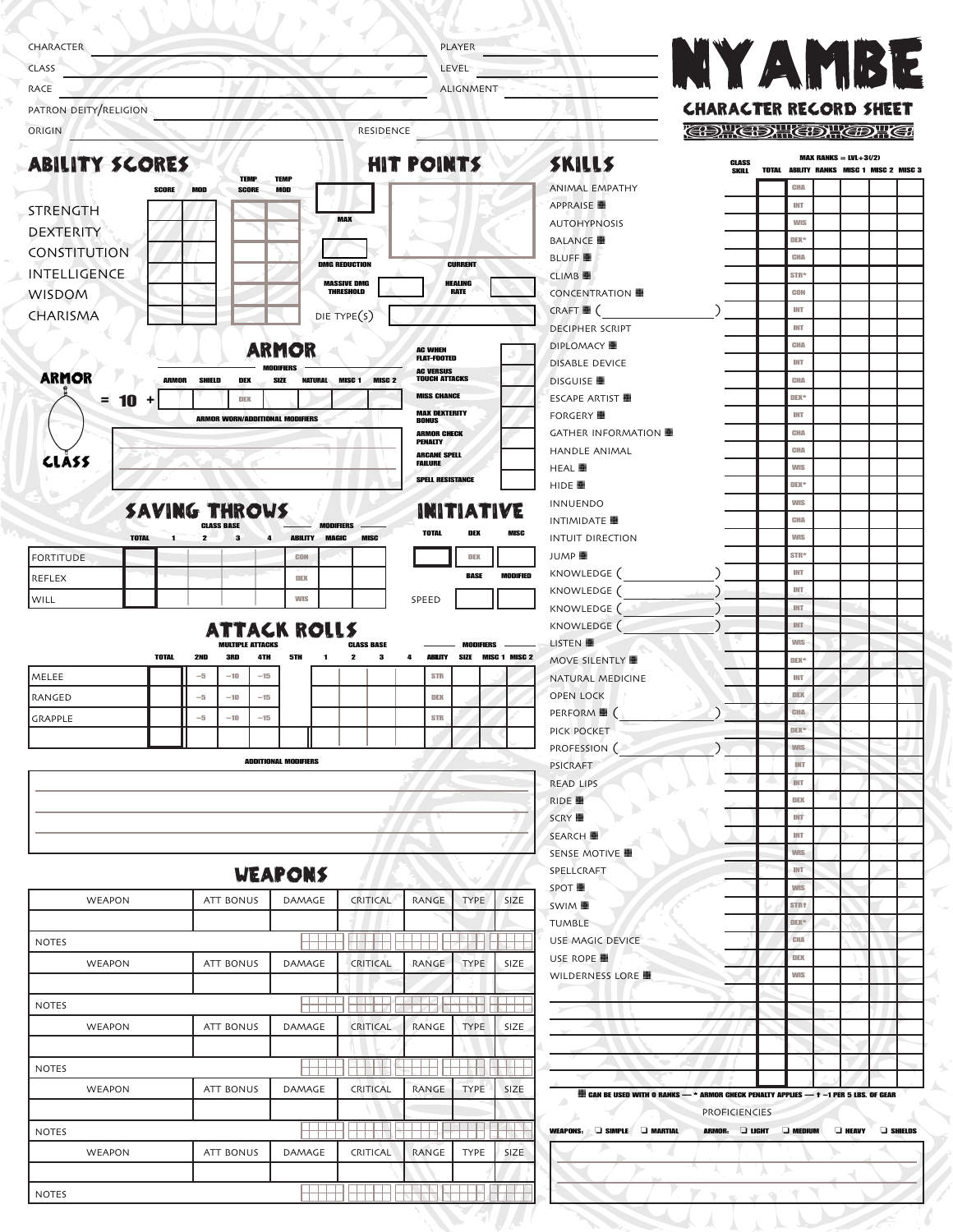## EQUIPMENT EQUIPMENT

| <b>ITEM</b>                    | LOCATION          | WT            | $\overline{\phantom{a}}$<br><b>ITEM</b> | LOCATION | WT | <b>ITEM</b>          | LOCATION | WT |
|--------------------------------|-------------------|---------------|-----------------------------------------|----------|----|----------------------|----------|----|
|                                |                   |               | $\sim$                                  |          |    |                      |          |    |
|                                |                   |               |                                         |          |    |                      |          |    |
|                                |                   |               |                                         |          |    |                      |          |    |
|                                |                   |               |                                         |          |    |                      |          |    |
|                                |                   |               |                                         |          |    |                      |          |    |
|                                |                   |               |                                         |          |    |                      |          |    |
|                                |                   |               |                                         |          |    |                      |          |    |
|                                |                   |               |                                         |          |    |                      |          |    |
|                                |                   |               |                                         |          |    |                      |          |    |
|                                |                   |               |                                         |          |    |                      |          |    |
|                                |                   |               | <b>AND IN</b>                           |          |    |                      |          |    |
|                                |                   |               |                                         |          |    |                      |          |    |
|                                |                   | $\mathcal{L}$ |                                         |          |    |                      |          |    |
| ÷.<br>$\overline{\phantom{a}}$ | A                 |               |                                         |          |    |                      |          |    |
| <b>CURRENT LOAD</b>            | $\sim$<br>$-2\pi$ |               |                                         |          |    | TOTAL WEIGHT CARRIED |          |    |

### MOVEMENT AND LIFTING EXPERIENCE

# TOTAL EXPERIENCE

#### LE MONEY AND GEMS

|                 | <b>WALK</b>           | <b>HUSTLE</b>           | <b>RUN</b>              |  |
|-----------------|-----------------------|-------------------------|-------------------------|--|
| <b>MOVEMENT</b> |                       |                         |                         |  |
|                 | = BASE SPEED          | $= 2 \times BASE$ SPEED | $= 4 \times$ BASE SPEED |  |
|                 | <b>LIFT OVER HEAD</b> | <b>LIFT OFF GROUND</b>  | <b>PUSH OR DRAG</b>     |  |
| LIFTING         |                       |                         |                         |  |
|                 | $=$ MAX LOAD          | $= 2 \times$ MAX LOAD   | $= 5 \times$ MAX LOAD   |  |

| <b>LOAD</b>   | <b>CAPACITY</b> | <b>MAX DEX</b> | <b>ENC PEN</b> | <b>RUN</b> |
|---------------|-----------------|----------------|----------------|------------|
| LIGHT         |                 | NORMAL         | <b>NORMAL</b>  | NORMAL     |
| <b>MEDIUM</b> |                 | $+3$           |                | $\times 4$ |
| <b>HEAVY</b>  |                 | $+1$           | –ი             | $\times$ 3 |

| XPS NEEDED FOR NEXT LEVEL |
|---------------------------|
|                           |

| 1EDIUM | +3   | -3   | $\times$ 4 | $GEMS$ $-$                  |  |
|--------|------|------|------------|-----------------------------|--|
| HEAVY  | $+1$ | $-6$ | $\times$ 3 |                             |  |
|        |      |      |            |                             |  |
|        |      |      |            | SPECIAL ABILITIES AND FEATS |  |
|        |      |      |            |                             |  |
|        |      |      |            |                             |  |
|        |      |      |            |                             |  |
|        |      |      |            |                             |  |
|        |      |      |            |                             |  |
|        |      |      |            |                             |  |
|        |      |      |            | J.<br>b,                    |  |
|        |      |      |            |                             |  |
|        |      |      |            | 홱                           |  |
|        |      |      |            |                             |  |
|        |      |      |            |                             |  |
|        |      |      |            | △                           |  |
|        |      |      |            |                             |  |
|        |      |      |            |                             |  |
|        |      |      |            |                             |  |
|        |      |      |            |                             |  |
|        |      |      |            |                             |  |
|        |      |      |            | LANGUAG<br>z.               |  |
|        |      |      |            | A                           |  |
|        |      |      |            | ⊿                           |  |
|        |      |      |            | 4                           |  |
|        |      |      |            |                             |  |
|        |      |      |            |                             |  |
|        |      |      |            | D                           |  |
|        |      |      |            |                             |  |
|        |      |      |            |                             |  |
|        |      |      |            |                             |  |
|        |      |      |            |                             |  |

| <b>LANGUAGES</b> |  |  |  |  |  |
|------------------|--|--|--|--|--|
|                  |  |  |  |  |  |
|                  |  |  |  |  |  |
|                  |  |  |  |  |  |
|                  |  |  |  |  |  |
|                  |  |  |  |  |  |
|                  |  |  |  |  |  |
|                  |  |  |  |  |  |
|                  |  |  |  |  |  |

## SPECIAL ABILITIES AND FEATS

XPS NEEDED FOR NEXT LEVEL HIT POINTS BY LEVEL

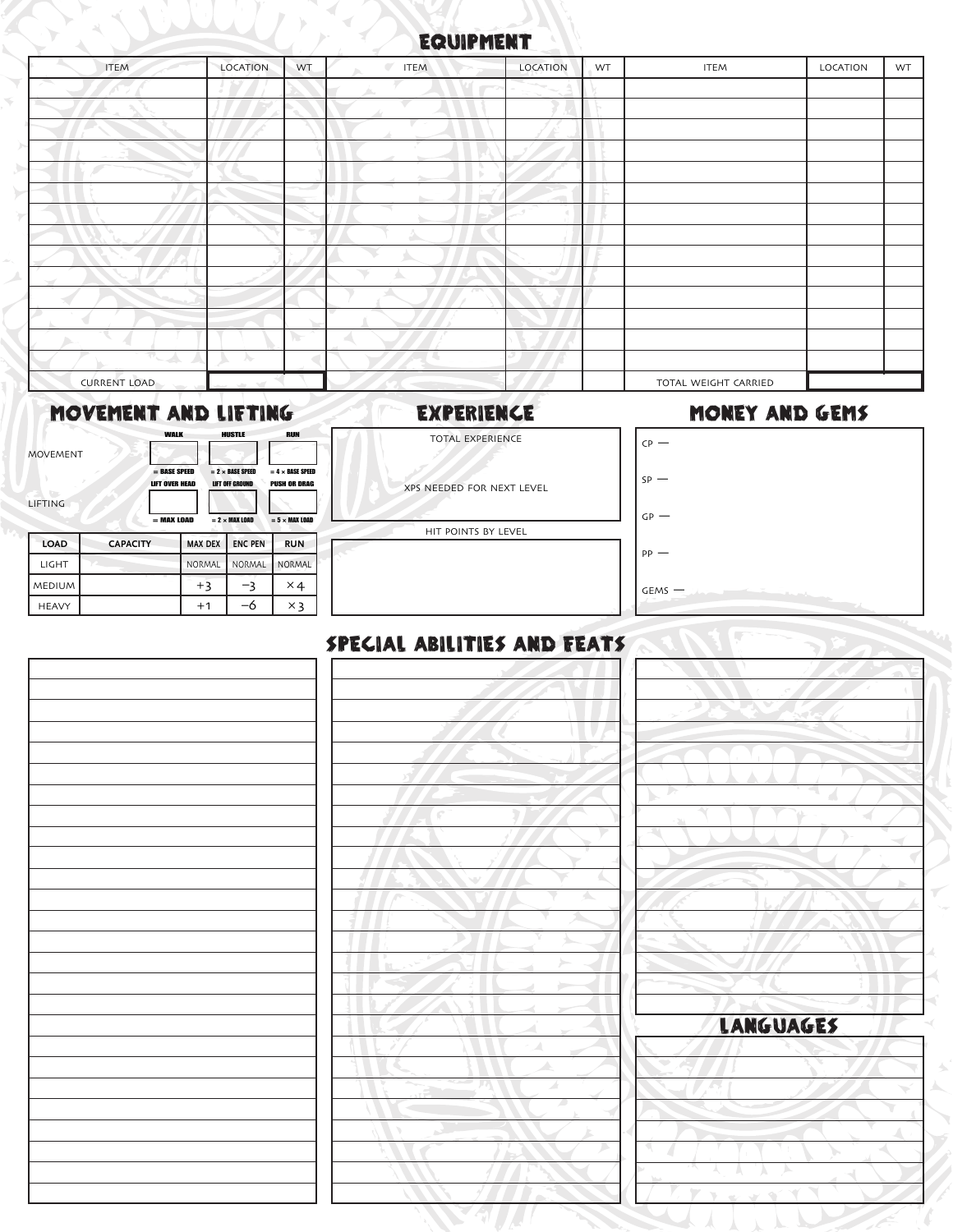#### DEL SPELLS

SPELL

## SPELLS SPELLS AND MAGIC ITEMS

|                                                                                   |                                  | <b>STATISTICS</b>                       |
|-----------------------------------------------------------------------------------|----------------------------------|-----------------------------------------|
| SPELLS<br># SPELLS<br>SPELL<br><b>BONUS</b><br>LEVEL                              | $\overline{\phantom{a}}$         |                                         |
| PER DAY<br>SAVE DC<br>SPELLS<br>KNOWN                                             | s.                               |                                         |
| $\circ$<br>$\circ$                                                                |                                  |                                         |
| 1ST                                                                               |                                  |                                         |
| 2ND                                                                               |                                  |                                         |
| 3RD                                                                               |                                  |                                         |
| 4TH                                                                               |                                  |                                         |
| <b>5TH</b>                                                                        |                                  |                                         |
| бтн                                                                               |                                  |                                         |
| <b>7TH</b>                                                                        | ь                                |                                         |
| 8 <sub>TH</sub>                                                                   |                                  |                                         |
| 9TH                                                                               |                                  |                                         |
| SPELL SAVE<br><b>MODIFIERS</b>                                                    |                                  |                                         |
| DC MOD<br><b>ABILITY</b><br><b>MISC</b>                                           |                                  |                                         |
| $\Rightarrow$ 10 +                                                                |                                  |                                         |
| <b>TURN UNDEAD</b>                                                                |                                  |                                         |
| <b>MODIFIERS</b>                                                                  |                                  |                                         |
| <b>TOTAL</b><br><b>LEVEL</b><br>CHA<br><b>MISC</b><br>$= 3 +$<br>TIMES/DAY<br>CHA |                                  |                                         |
| CHA                                                                               |                                  |                                         |
| CHECK<br>=                                                                        |                                  |                                         |
| $+ 2d6 =$<br>DAMAGE<br>CHA                                                        |                                  |                                         |
|                                                                                   |                                  |                                         |
| $\alpha_{\infty}$ .                                                               |                                  |                                         |
|                                                                                   |                                  |                                         |
|                                                                                   |                                  |                                         |
|                                                                                   |                                  |                                         |
|                                                                                   |                                  |                                         |
|                                                                                   |                                  |                                         |
|                                                                                   |                                  |                                         |
|                                                                                   |                                  |                                         |
|                                                                                   |                                  |                                         |
|                                                                                   | $\leftarrow$<br>$\sim$<br>المزور | $^7$ + $^7$<br>L.<br>v.                 |
|                                                                                   |                                  | <b>AAAA</b>                             |
|                                                                                   |                                  | A.<br>$\rightarrow$                     |
|                                                                                   |                                  | 9                                       |
|                                                                                   |                                  | $\overline{\phantom{a}}$<br>$\mathbb D$ |
|                                                                                   |                                  | $\overline{\phantom{a}}$                |
|                                                                                   |                                  | $\blacktriangleright$                   |
|                                                                                   |                                  |                                         |
|                                                                                   | $\Box$                           | $\sqrt{2}$                              |

## HENCHMEN/ANIMAL COMPANIONS

| NAME         | RACE/CLASS | HD/LVL | HP        | INIT  | <b>SPD</b> | AC | <b>ATK</b> | STR        | <b>DEX</b>    | CON        | INT        | <b>WIS</b> | CHA |
|--------------|------------|--------|-----------|-------|------------|----|------------|------------|---------------|------------|------------|------------|-----|
|              |            |        |           |       |            |    |            |            |               |            |            |            |     |
| <b>NOTES</b> |            |        |           |       |            |    |            |            |               |            |            |            |     |
| NAME         | RACE/CLASS | HD/LVL | <b>HP</b> | INIT  | SPD        | AC | ATK        | <b>STR</b> | <b>DEX</b>    | <b>CON</b> | <b>TNT</b> | WIS        | CHA |
|              |            |        |           |       |            |    |            |            |               |            |            |            |     |
| <b>NOTES</b> |            |        |           |       |            |    |            |            |               |            |            |            |     |
| <b>NAME</b>  | RACE/CLASS | HD/LVL | HP        | INIT  | SPD        | AC | ATK        | STR        | DEX           | <b>CON</b> | INT        | WIS        | CHA |
|              |            |        |           |       |            |    |            |            |               |            |            |            |     |
| <b>NOTES</b> |            |        |           |       |            |    |            |            |               |            |            |            |     |
| NAME         | RACE/CLASS | HD/LVL | HP        | INIT. | SPD        | AC | ATK        | STR        | <b>DEX</b>    | CON        | INT        | WIS        | CHA |
|              |            |        |           |       |            |    |            |            | А             |            |            |            |     |
| <b>NOTES</b> |            |        |           |       |            |    |            | $\alpha$   | $\sim$ $\!\!$ |            |            |            |     |